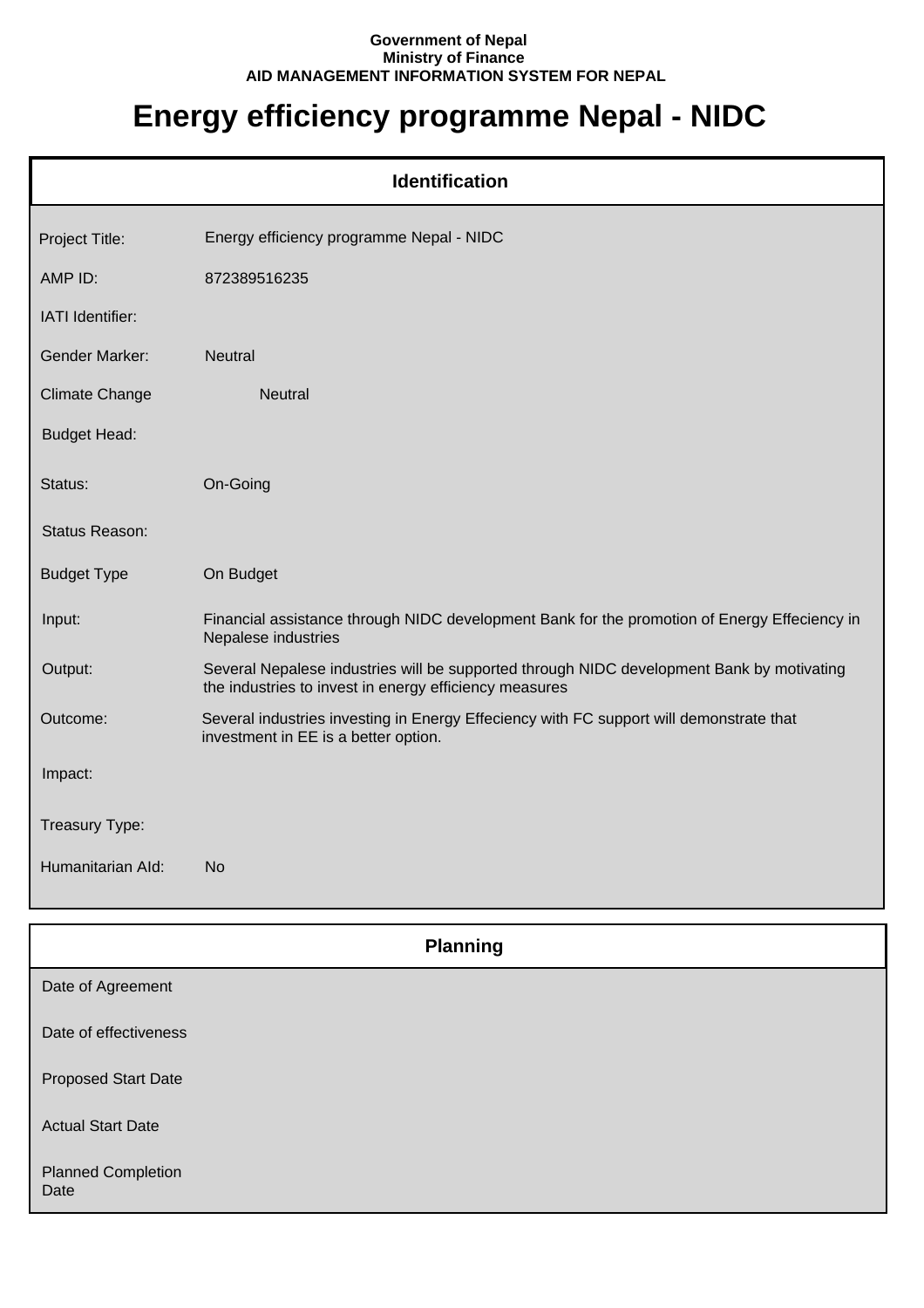| Location     |            |
|--------------|------------|
| Location     | Percentage |
| <b>NEPAL</b> | 100.0%     |

| <b>National Plan</b>                                                                                        |            |
|-------------------------------------------------------------------------------------------------------------|------------|
| Program                                                                                                     | Percentage |
| [Industry ] [ Macroeconomic Policy and Economic Development Policy ] [ National<br>Development Plan (NDP) ] | 100.0%     |

| <b>Sector</b>                        |            |
|--------------------------------------|------------|
| Sector                               | Percentage |
| Nepal Sector Classification ENERGY 0 | 100.0%     |

| <b>Implementing/Executing Agency</b> |        |  |
|--------------------------------------|--------|--|
| <b>Implementing Agency</b>           |        |  |
| NIDC Development Bank                | 100.0% |  |
| <b>Executing Agency</b>              |        |  |
| NIDC Development Bank                | 100.0% |  |
| <b>Responsible Organization</b>      |        |  |
| Ministry of Finance                  | 100.0% |  |
| Donor                                |        |  |
| German Development Cooperation (KfW) | 0.0%   |  |

| <b>Funding</b>                              |                       |                    |                               |            |                     |
|---------------------------------------------|-----------------------|--------------------|-------------------------------|------------|---------------------|
| Transaction<br>Date                         | Type of<br>Assistance | Mode of<br>Payment | Post Earthquake<br>Assistance | Commitment | <b>Disbursement</b> |
| <b>German Development Cooperation (KfW)</b> |                       |                    |                               |            |                     |
| <b>UNDISBURSED BALANCE</b>                  |                       | null               |                               |            |                     |
|                                             |                       |                    |                               |            |                     |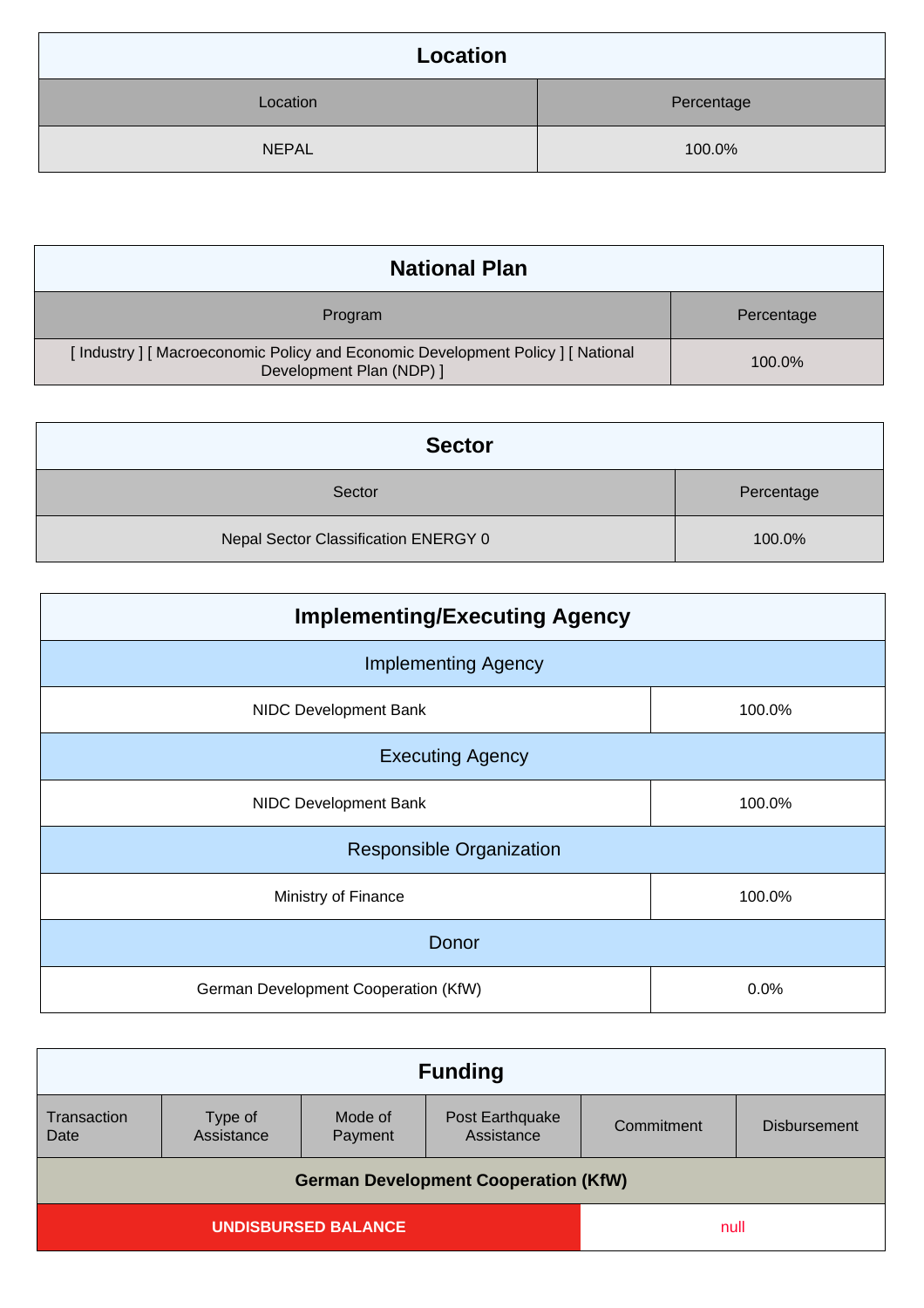| Transaction<br>Date | Type of<br>Assistance                        | Mode of<br>Payment    | Post Earthquake<br>Assistance | Commitment | <b>Disbursement</b> |
|---------------------|----------------------------------------------|-----------------------|-------------------------------|------------|---------------------|
|                     |                                              |                       | <b>Actual</b>                 |            |                     |
| 12/8/2013           | Grant Aid                                    | <b>Direct Payment</b> | No                            | 2,740,477  | Ю                   |
| 12/30/2016          | <b>Grant Aid</b>                             | <b>Direct Payment</b> | No                            | 10         | 39,721              |
| 7/27/2017           | <b>Grant Aid</b>                             | <b>Direct Payment</b> | No                            | Ю          | 218,212             |
| 12/31/2017          | <b>Grant Aid</b>                             | <b>Direct Payment</b> | No                            | 0          | 123,528             |
| 7/31/2018           | <b>Grant Aid</b>                             | <b>Direct Payment</b> | No                            | 10         | 40,115              |
| 12/31/2018          | Grant Aid                                    | <b>Direct Payment</b> | No                            | 10         | 39,326              |
| 11/30/2019          | <b>Grant Aid</b>                             | <b>Direct Payment</b> | No                            | 0          | 240,413             |
| 6/30/2020           | <b>Grant Aid</b>                             | <b>Direct Payment</b> | No                            | 10         | 344,858             |
| 1/31/2021           | <b>Grant Aid</b>                             | <b>Direct Payment</b> | No                            | 10         | 44,565              |
| 6/30/2021           | Grant Aid                                    | <b>Direct Payment</b> | No                            | 0          | 99,410              |
| 12/31/2021          | <b>Grant Aid</b>                             | <b>Direct Payment</b> | No                            | Ю          | 838,739             |
|                     |                                              | <b>Total</b>          |                               | 2,740,476  | 2,028,884           |
|                     | Total (German Development Cooperation (KfW)) |                       |                               | 2,740,476  | 2,028,884           |
|                     | <b>UNDISBURSED BALANCE</b>                   |                       |                               | 711,592    |                     |

| <b>Progress Achieved</b> |  |  |
|--------------------------|--|--|
|--------------------------|--|--|

Progress Achieved:

Key Problems:

Steps Taken to Solve Problems: